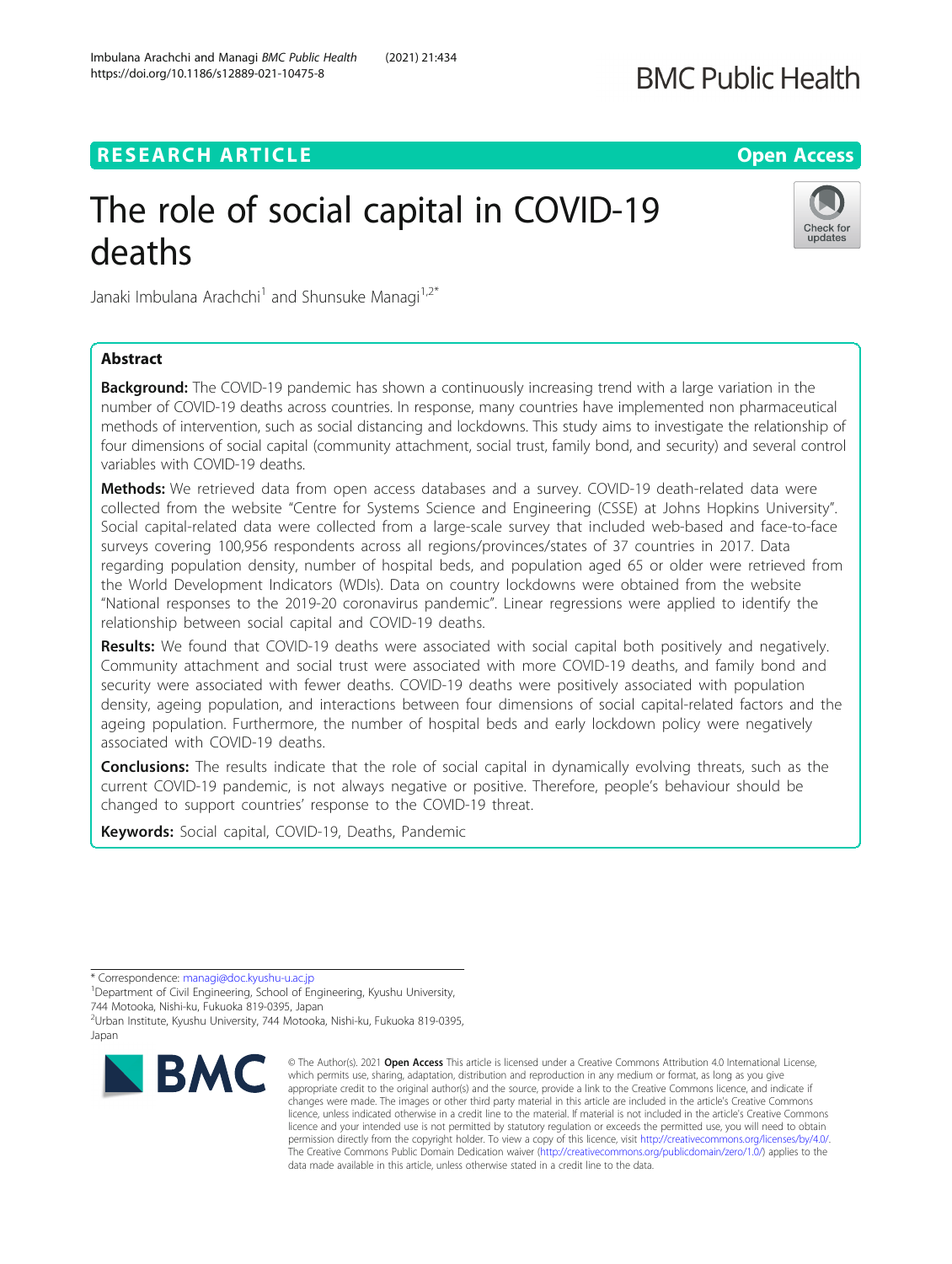# Background

Since the first report of severe acute respiratory syndrome coronavirus 2 (SARS-CoV-2) in China, coronavirus disease 2019 (COVID-19) [\[1](#page-7-0)] has spread as a pandemic affecting the whole world. More than 35 million people were infected, and more than 1 million deaths were reported by October 5, 2020. The COVID-19 pandemic shows a continuously increasing trend and a great variation in infections and deaths across countries. Compared with other countries, most American and European countries have experienced a large number of COVID-19 cases and deaths [\[2](#page-7-0)]. In response to the rising numbers of cases and deaths, many countries have implemented non pharmaceutical methods of interventions, such as social distancing, case isolation and quarantine, contact tracing, and lockdowns [\[3](#page-7-0)–[8](#page-7-0)]. The methods of controlling the pandemic and the causes behind the differences in cases and deaths among countries have not been identified despite the many related studies. These differences imply that not only clinical characteristics but also social contextual factors, such as social capital, determine COVID-19 deaths.

The concept of social capital was initially defined by sociologists in the 1980s as the aggregated value of connections between individuals and the norms of reciprocity developed from the network [\[9](#page-7-0)]. Several definitions of social capital have been advanced, most of which include similar concepts. Social capital is a commonly identified trait of social organization and includes trust between individuals, standards of correspondence and interpersonal connections that could increase the efficiency of society and create platforms that could be beneficial to many parties  $[10]$  $[10]$ . We turned to previous studies on social capital and health outcomes to make sense of the emerging relationships between social capital and COVID-19 deaths [[11](#page-7-0)–[18](#page-8-0)]. Although most social capital and health studies have considered the positive side of social capital [\[11](#page-7-0)–[13](#page-7-0), [18](#page-8-0)], studies related to the negative side of social capital on health have been growing  $[15-17]$  $[15-17]$  $[15-17]$  $[15-17]$  $[15-17]$ . Therefore, the relationship between social capital and health is a double-edged phenomenon [[17\]](#page-8-0). An important problem that needs to be addressed is the connection between social capital and the prevalence of COVID-19-related deaths, based on existing studies on the relationship between social capital and health.

In the pandemic context, clinical studies have shown that COVID-19 mortality can occur due to age, smoking, obesity, lack of immunity, and hospital care, and it is commonly observed among patients with other diseases, such as diabetes and heart diseases [\[19](#page-8-0)–[22\]](#page-8-0). However, clinical evidence alone is insufficient to propel the implementation of policies to reduce the number of COVID-19-related deaths, and certain studies related to social capital have attempted to fill the gap in the research on COVID-19. Several studies have concluded that the development and maintenance of different types of social ties influence the response to the COVID-19 pandemic [[23](#page-8-0)]. A recent study analysed the positive association of COVID-19 deaths with social trust [\[24](#page-8-0)]. However, previous studies related to COVID-19 have not obtained similar results regarding social capital and COVID-19-related deaths.

This study aims to investigate the relationship of social capital-related factors/variables, including community attachment, social trust, family bond, and security, with several control variables and their influence on COVID-19 deaths, hypothesizing that COVID-19 deaths can be explained more through social capital. Social capital can be measured in different dimensions, and in this study, the four factors of community attachment [[25,](#page-8-0) [26\]](#page-8-0), social trust [\[25](#page-8-0), [27](#page-8-0)–[29](#page-8-0)], family bond [[30,](#page-8-0) [31](#page-8-0)], and security [[30](#page-8-0), [32,](#page-8-0) [33](#page-8-0)] were used to measure social capital based on previous studies. Moreover, we assume that relying on both prior pandemic and health studies of the positive relationship between social capital and health [\[33](#page-8-0)–[35\]](#page-8-0),all four factors may be negatively associated with COVID-19-related deaths. We examined the association of social capital with COVID-19 deaths and additionally considered its association with the aged population and COVID-19 deaths. We further investigated the relationship of COVID-19 deaths with population density, aged population, number of hospital beds, and country lockdown as a proxy for government policy.

# Methods

### Study design and data sources

For this study, we used data from open access databases and a survey. We collected COVID-19-related data from the website "COVID-19 Dashboard by the Centre for Systems Science and Engineering (CSSE) at Johns Hopkins University" [[2\]](#page-7-0). This website has complied data from several important sources, such as the World Health Organization (WHO), European Centre for Disease Prevention and Control (ECDC), and WorldoMeters, which have documented COVID-19 case numbers, death numbers, recovered numbers, active case numbers, testing rate, case-fatality ratio and incidence rate from 188 countries by country and province/state. We identified 35,157,350 COVID-19 cases with 1,037, 075 deaths at 11.00 AM on October 05,2020 from the CSSE database.

Social capital data were collected from a large-scale web-based and face-to-face survey of 100,956 respondents across all regions/provinces/states of 37 countries in 2017. The web-based approach was predominantly used in this survey to avoid interviewer bias caused by arbitrary factors. We derived questions in the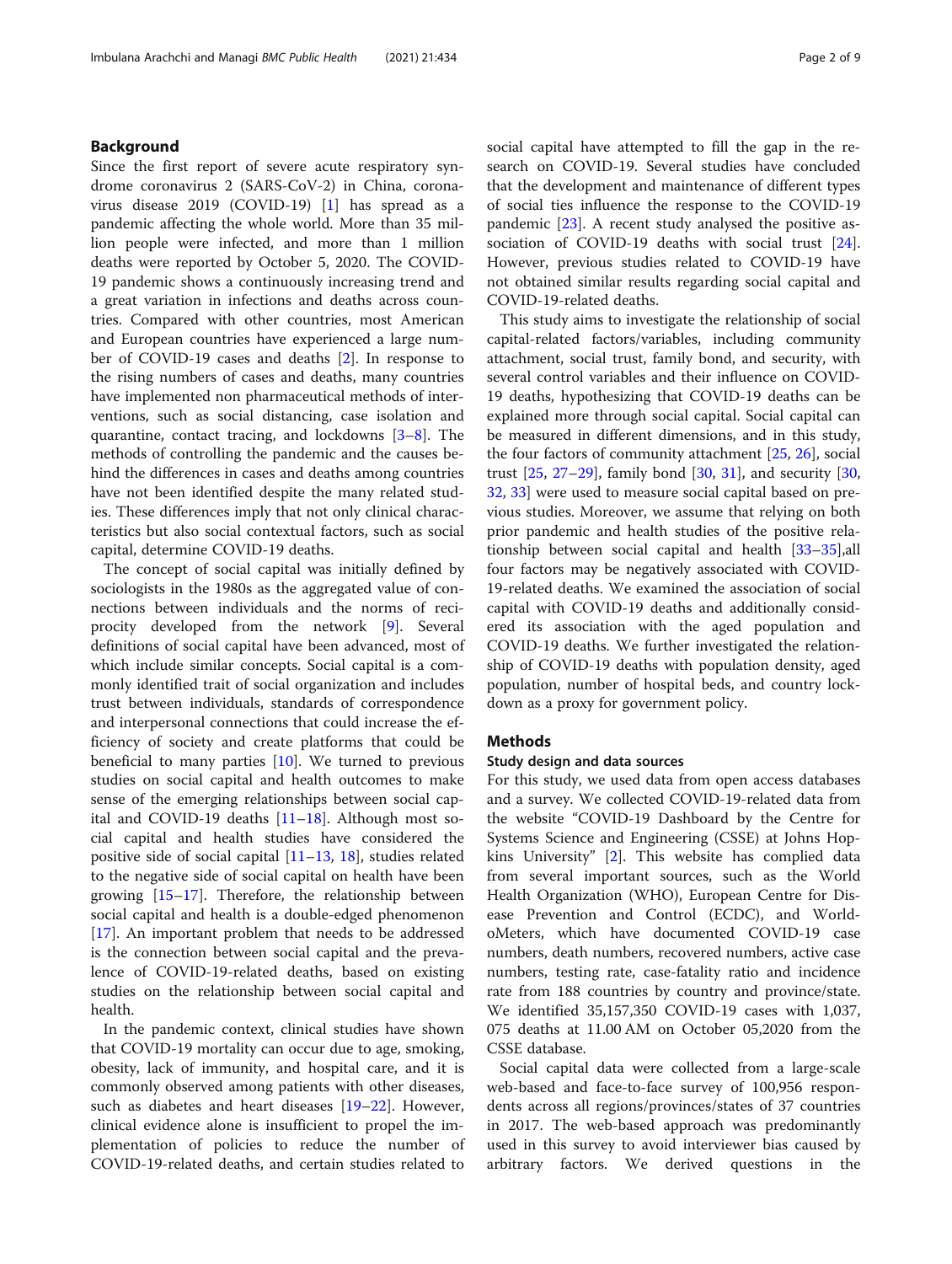questionnaire based on the sociology and psychology literature. Additionally, we contacted a survey company in each country to translate the questionnaire into the native language and conduct the survey, and we carefully assessed the surveys to ensure the accuracy of responses through translations and multiple checks by native survey conductors. We used the data of a previous year (2017) instead of during the COVID-19 pandemic to measure social capital in each considered country to gain an understanding of society and people's behaviour in general conditions. Individuals' responses change due to unexpected incidents and information. Therefore, we used social capital data collected during stable conditions and checked the influence on unexpected risk events, such as COVID-19 deaths. Data regarding population density, hospital bed numbers, and population aged 65 or older were retrieved from the World Development Indicators (WDIs) [\[36\]](#page-8-0). Data on country lockdowns were obtained from the website "National responses to the 2019-20 coronavirus pandemic" [[37](#page-8-0)].

The most recent WDI country data was available for 2018. After merging our survey data with COVID-19 data and WDI country-level data, the study sample consisted of 765,875 deaths in 37 countries. Among these countries, 8 countries, China, India, the USA, Indonesia, Brazil, Russia, Mexico, and Japan, were separated into provinces/states because they had the highest populations in the sample. Therefore, the total number of observations was 294. The sample countries and cumulative COVID-19 deaths are described in Supplementary Table [S1](#page-7-0).

#### Measures

COVID-19 deaths were measured as the number of deaths per square kilometre (km<sup>2</sup>). The deaths per km<sup>2</sup> were calculated by dividing the number of deaths by the land area  $km<sup>2</sup>$  of 29 countries and the land area  $km<sup>2</sup>$  of the provinces of the 8 most populous countries in the sample.

Social capital was measured by four factors adopted from previous studies, namely, community attachment, social trust, family bond, and security, and were ordinal variables. The four variables were assessed using a single question based on a previous study conducted among the general public  $[38]$  $[38]$ . Community attachment is one of the main independent variables in this analysis. The respondents were asked to measure their attachment to the neighbourhood/community in which they currently reside on a 5-point Likert scale, where  $1 = not$  attached at all,  $2 = not$  really attached,  $3 = neither$  attached nor detached,  $4 =$  slightly attached, and  $5 =$  very attached. The average of all items was created, and a higher score indicated that the respondents displayed slight attachment to the community. Social trust is another main variable, and the respondents were asked to measure the importance they attached to "being able to believe people/organizations". Answers were rated on a 5-point Likert scale, where  $1 = not$  at all important,  $2 = not$  very important,  $3$  = neither,  $4$  = somewhat important, and  $5$  = very important. The average of all items was created, and the high score indicated that to the respondents, social trust was somewhat important. To measure family bond, another main variable, the respondents were asked to measure their feelings about family relationships in the following question: "Do you feel that the relationship with family is important?" A negative answer was rated as 0, and a positive answer was rated as 1. The average of all items was created, and the high score indicated that the respondents considered the family relationship important. For the final main variable, security, the respondents were asked to measure the safety of their neighbourhood according to the question "Do you think the people in your neighbourhood are safe?" Answers were rated on a 5-point Likert scale, where  $1 =$  do not know,  $2 = \text{very dangerous}, 3 = \text{slightly dangerous}, 4 =$ moderately safe, and  $5 = very$  safe. The average of all items was created, and the high score indicated that respondents considered that the people in their neighbourhood were not safe. For further details, the survey questionnaire is provided in Supplementary Material [2](#page-7-0).

Other explanatory variables are population density, population aged 65 or older, the interaction terms between population aged 65 or older and social capitalrelated factors, number of hospital beds, and country lockdown. Population density was measured by dividing the total population of each country by the land area  $km<sup>2</sup>$  of 29 countries and the land area  $km<sup>2</sup>$  of the provinces of the 8 most populous countries. The population aged 65 or older was measured by dividing the total population of each country by the land area  $km^2$  of 29 countries and the total population of the provinces of the 8 most populous countries. The number of beds was measured per 1000 people. Country lockdown was a dummy variable measured by the number of days before a shutdown/lockdown decision was made or a stay-athome order imposed after the first COVID-19 case was reported in China. If a country was locked down or a stay-at-home order was imposed after 50 days, it was called an early lockdown; if it was locked down after 100 days, it was called a late lockdown; and if a country was not locked down, it was referred to as having no lockdown. We used all the variables in log form except the number of beds and country lockdown to make the data conform more closely to the normal distribution and to improve the model fit.

#### Statistical analysis

Stata 16 software was used for all analyses. First, we conducted descriptive statistics to describe the centrality of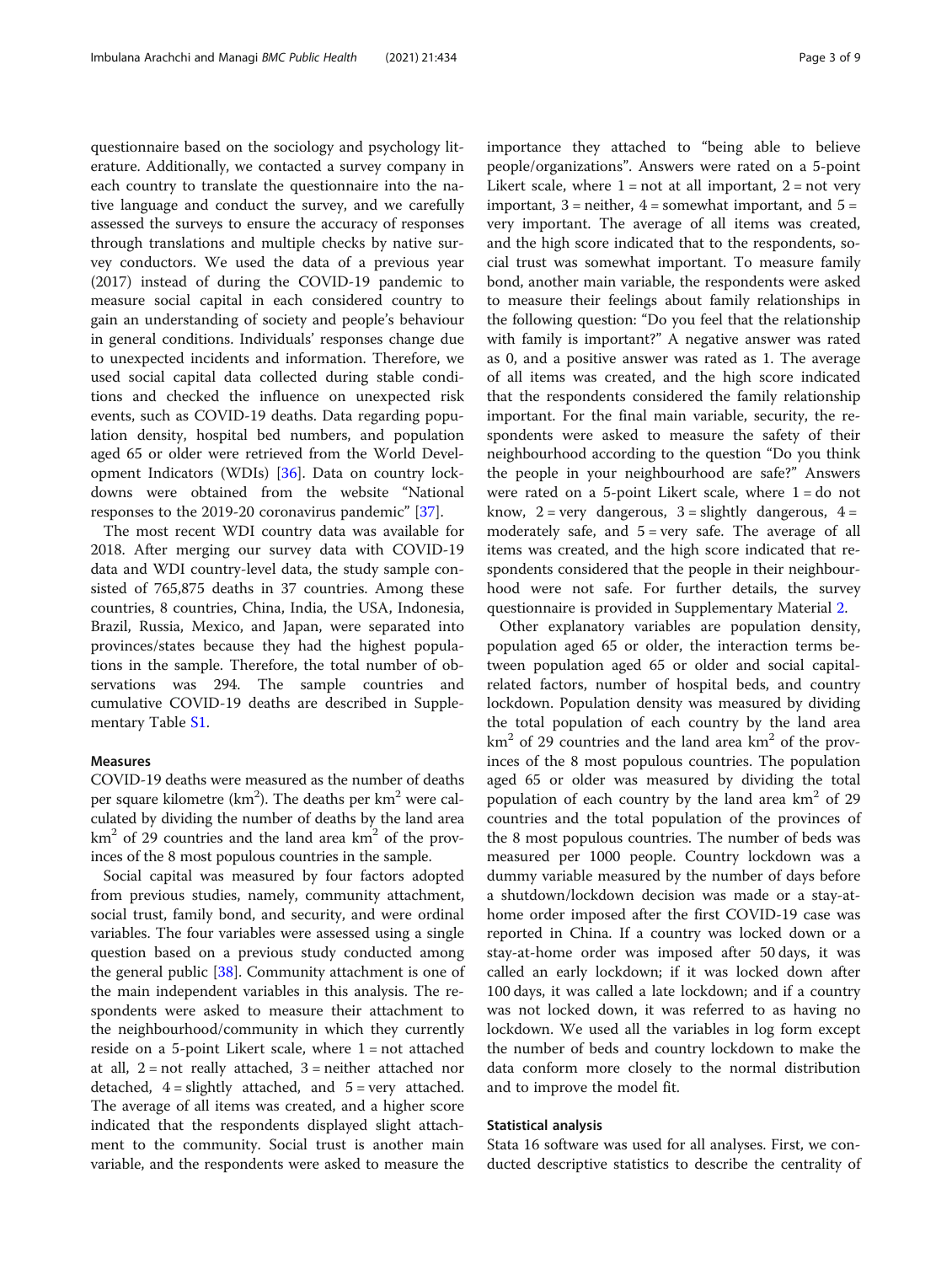the variables. Second, we conducted Pearson's correlation analysis to assess the associations between the variables considered in this study. For the correlation analysis, we employed Cohen's (1992) standard to determine whether the correlation coefficients were substantial, with  $r = .01$ , .03, and .05 representing small, medium, and large effect sizes, respectively [[39\]](#page-8-0). Finally, we employed multiple linear regression to analyse the influence of various independent variables on COVID-19 deaths, including community attachment, social trust, family bond, and security (to measure social capital), population density, population aged 65 or older, community attachment with population aged 65 or older, social trust with population aged 65 or older, family bond with population aged 65 or older, security with population aged 65 or older, and number of beds and country lockdown. In the multiple regression analyses, COVID-19 deaths per  $km^2$  were the dependent variable, and the main explanatory variable was social capital. We checked the influence of some independent variables on the dependent variable in this paper. We employed the multiple regression model, an econometric model for testing whether explanatory variables significantly influence the dependent variable, in our analysis. We regressed eight multiple linear regression models with four social capital-related variables, and the other explanatory variables were added one by one. Prior to using multiple regression, simple linear regressions were applied to investigate the correlation between COVID-19 deaths and the four variables used to measure social capital. We divided the sample into two groups: all samples and only the provinces/states of 8 countries. The goal was to

**Table 1** Descriptive statistics of model variables ( $N = 294$ )

# Results

# Descriptive statistics

Table 1 summarizes the means, SDs, medians and ranges of COVID-19 deaths per  $km<sup>2</sup>$  and the regression covariates. For the 294 observations (29 countries and 264 provinces of 8 countries), the mean score for COVID-19 deaths per  $km^2$  was 0.09 (SD = 0.54), meaning that the score of COVID-19 deaths per  $km<sup>2</sup>$  was relatively low. Regarding the social capital-related factors, the respondents indicated that they were slightly attached to their community (3.71 out of 5), with a median response of 3.64 (IQR 3.38–3.94), and the respondents felt that being able to trust their society was somewhat important (4.53 out of 5), with a median response of 4.57 (IQR 4.40–4.69). Moreover, the respondents reported that they felt that relationships with family were important (0.90 out of 1), with a median response of 0.92 (IQR 0.86–1), and they thought the people in their neighbourhood were slightly dangerous (2.95 out of 5), with a median response of 2.96 (IQR 2.77–3.21). The results for the mean and median of all four factors of social capital-related factors varied little. Furthermore, the mean score of population density was  $540.47$  (SD = 1793.92); the mean score of the population aged 65 or older per  $km^2$  was 42.77 (SD = 146.77); and the mean score of the number of beds per 1000 people

| <b>Variables</b>                                                                | Mean | SD     | Median                 | Min          | Max     |
|---------------------------------------------------------------------------------|------|--------|------------------------|--------------|---------|
| Covid-19 deaths per $km^2$                                                      | 0.09 | 0.54   | 0.01                   | $\Omega$     | 7.17    |
| Social Capital related factors                                                  |      |        |                        |              |         |
| Community attachment (IQR)                                                      | 3.71 | 0.53   | $3.64$ $(3.38 - 3.94)$ |              | 5       |
| Social trust (IQR)                                                              | 4.53 | 0.30   | 4.57 (4.40-4.69)       |              | 5       |
| Family bond (IQR)                                                               |      | 0.21   | $0.92(0.86-1)$         | $\mathbf{0}$ |         |
| Security (IQR)                                                                  | 2.95 | 0.33   | $2.96(2.77 - 3.21)$    |              | 5       |
| Other explanatory variables                                                     |      |        |                        |              |         |
| Population density                                                              |      | 1793.9 | 113                    |              | 19,044  |
| Population aged 65 or older per km <sup>2</sup>                                 |      | 146.77 | 6.18                   | $\mathbf{0}$ | 1372.60 |
| Community attachment*Population aged 65 or older per km <sup>2</sup> (Aged65CA) |      | 557.46 | 24.45                  | $\mathbf{0}$ | 4987.52 |
| Social trust* Population aged 65 or older per km <sup>2</sup> (Aged65ST)        |      | 656.45 | 28.58                  | $\mathbf{0}$ | 6154.27 |
| Family bond* Population aged 65 or older per $km2$ (Aged65FB)                   |      | 158.30 | 5.47                   | $\mathbf{0}$ | 1607.15 |
| Security* Population aged 65 or older per km <sup>2</sup> (Aged65S)             |      | 421.87 | 19.16                  | $\mathbf{0}$ | 3895.95 |
| Bed number per 1000 people                                                      |      | 4.21   | 2.22                   | 0.53         | 13.05   |
| Country lockdown                                                                | 2.04 | 0.97   | 2                      |              | 3       |

Note: Interquartile range in parentheses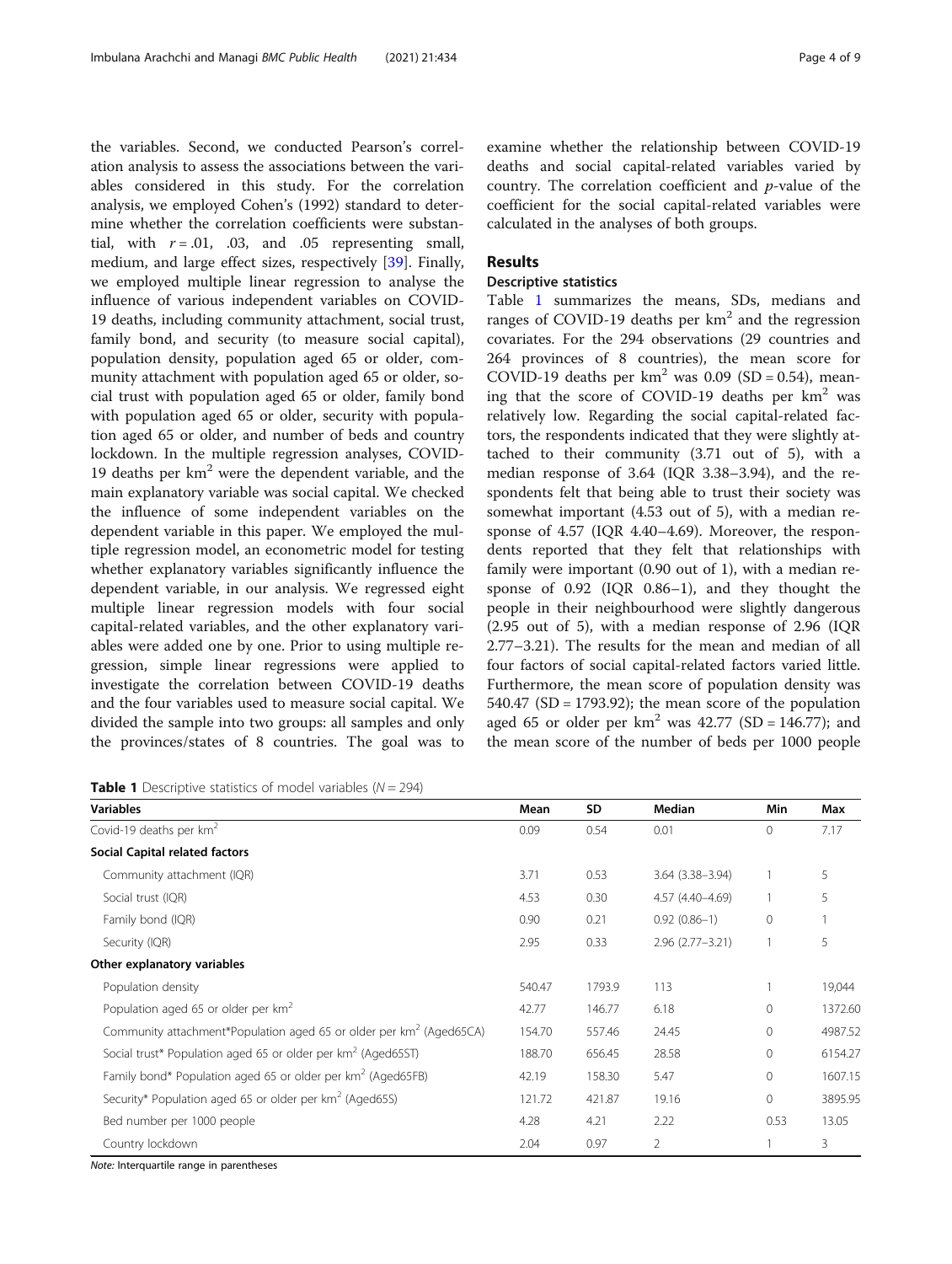was  $4.28$  (SD =  $4.21$ ), which was relatively low compared with the mean score ranging from 0.53 to 13.05. However, the country lockdown policy showed that most of the countries decided to shut down/lockdown or impose a stay-at-home order 50 days after the report of the first COVID-19 case in China (2.04 out of 3).

# Simple regression analyses: the relationship between COVID-19 deaths per  $km<sup>2</sup>$  and social capital

The relationship between COVID-19 deaths per  $km^2$ and social capital-related factors is illustrated in Fig. [1](#page-5-0). Figure [1a](#page-5-0) and b demonstrate that COVID-19 deaths per  $km<sup>2</sup>$  were positively and significantly associated with community attachment for all samples  $(r = 0.27, p =$ 0.000) and for the provinces of 8 countries ( $r = 0.24$ ,  $p =$ 0.000). Figure [1](#page-5-0)c and d also displays that the positive correlation between COVID-19 deaths per  $km<sup>2</sup>$  and social trust was significant for all countries  $(r = 0.29, p =$ 0.000) and for the provinces of 8 countries ( $r = 0.32$ ,  $p =$ 0.000). In contrast, Fig. [1](#page-5-0)e and f shows a negative and significant correlation between COVID-19 deaths per km<sup>2</sup> and family bond for all countries ( $r = -0.15$ ,  $p =$ 0.014) and for the provinces of 8 countries  $(r = -0.21,$  $p = 0.001$  $p = 0.001$ ). Finally, Fig. 1g and h reveals a negative correlation between COVID-19 deaths per  $km<sup>2</sup>$  and security for all countries  $(r = -0.07, p = 0.231)$  and for the provinces of 8 countries  $(r = -0.06, p = 0.307)$ .

#### Multiple regression analyses

The results of multiple linear regressions for predicting COVID-19 deaths per  $km^2$  are shown in Table [2.](#page-6-0) According to our aim, we included social capital-related factors for all specifications  $(1-8)$  to check the robustness of the predictions of the social capital-related factors. In columns 1–7, we included the other explanatory variables one-by-one along with the social capital-related factors. In columns 3–6, we included social capitalrelated factors with the population aged 65 or older as interaction terms. In column 8, we included all explanatory variables simultaneously in the regression model.

Among the social capital-related factors, two factors, community attachment and social trust, were associated with more COVID-19 deaths per km<sup>2</sup>. In contrast, two other factors, family bond and security, were associated with fewer COVID-19 deaths per  $km^2$  in all specifications. Other explanatory variables, population density and population aged  $65$  or older per  $km^2$ , were associated with more COVID-19 deaths per km<sup>2</sup>; all interaction terms between population aged 65 or older and social capital-related factors were associated with more COVID-19 deaths per km<sup>2</sup>. One additional bed per 1000 people was associated with fewer COVID-19 deaths per km<sup>2</sup>. Early lockdown policies were associated with fewer COVID-19 deaths than late lockdown policy.

## Robustness analyses

As robustness checks, although we included other explanatory variables with social capital-related factors in several multiple regressions, the sign of the influence of social capital-related factors on COVID-19 deaths was not changed. Furthermore, the robust standard error implies that there was no heteroscedasticity, and diagnostic tests confirmed normality and no multicollinearity in the regressions. In addition, we tested the correlation between COVID-19 deaths per  $km<sup>2</sup>$  and social capitalrelated factors by the 8 most populous countries separately. Most of the results were similar to those in Fig. [1](#page-5-0). The results are presented in Supplementary Fig. [S1](#page-7-0).

# **Discussion**

To the best of our knowledge, this is the first systematic study to examine the impact of social capital on COVID-19 deaths. Multiple regression analysis revealed that, as we hypothesized, COVID-19 deaths are associated with social capital-related factors in two dimensions. Community attachment and social trust were associated with increased COVID-19 deaths, while family bond and security, were associated with reduced COVID-19 deaths in this study. The key findings of the study are discussed below.

In this study, we found that a one percentage point increase in average community attachment and social trust are associated with a 4% and a 14% (on average) increase in COVID-19 deaths, respectively. In contrast, a one percentage point increase in average family bond and security are associated with a 1% and a 4% (on average) reduction in COVID-19 deaths, respectively. Therefore, the positive impact of social capital-related factors was larger than the negative impact on COVID-19 deaths in all specifications. In terms of correlation coefficients, similar conclusions were observed at the country level as well as at the province level for 8 countries (Fig. [1\)](#page-5-0). Although we expected to find negative associations, given the prior evidence of a positive link between social capital and health [e.g., [\[12](#page-7-0)–[14,](#page-7-0) [18\]](#page-8-0)], community attachment and social trust were positively associated with COVID-19 deaths. These findings are consistent with the fact that a low level of institutional trust interferes with endeavours to contain transmission through physical distancing [\[40](#page-8-0)], and societies with high social trust might be more vulnerable to deception about the severity of COVID-19, counterfeit treatments, and contemptuous perspectives on physical distancing [[41\]](#page-8-0). In addition, family bond and security were negatively associated with COVID-19 deaths. These findings align with previous findings that family social capital has several dimensions, with its components showing a clear relationship with health [[31](#page-8-0)], and that neighbourhood social capital influences health communication [[32,](#page-8-0) [33,](#page-8-0) [42\]](#page-8-0). These results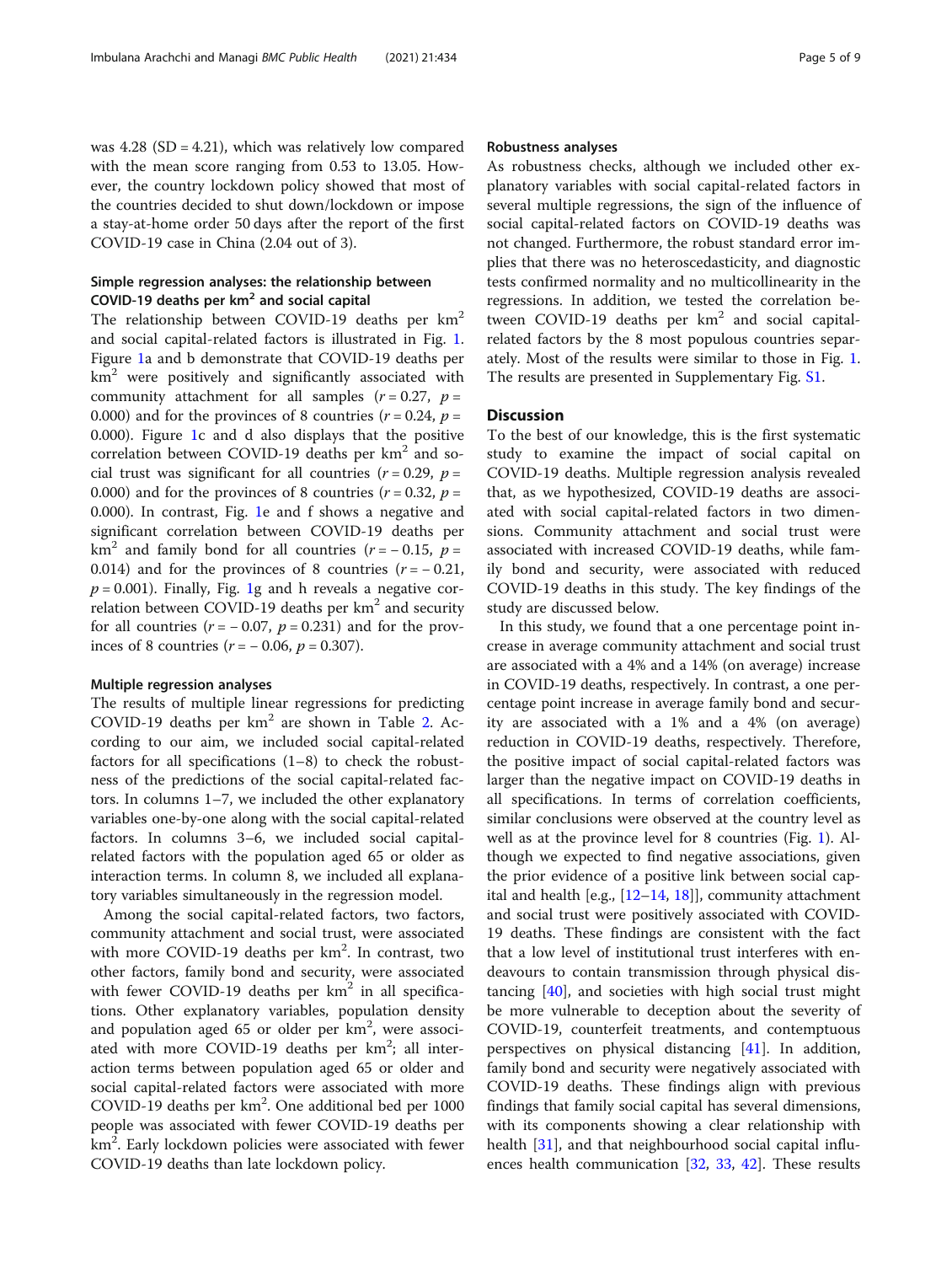<span id="page-5-0"></span>

suggest that social capital is a double-edged phenomenon [\[17\]](#page-8-0) and does not always positively or negatively affect health [\[24](#page-8-0)].

Population density was found in this study to be associated with more COVID-19 deaths per  $km^2$ , which supports previous study findings that the

population density is associated with the COVID-19 outbreak and related deaths [\[43](#page-8-0)–[45\]](#page-8-0). Recent clinical studies have observed that older people have a high COVID-19 mortality risk [[19](#page-8-0), [21,](#page-8-0) [22](#page-8-0)]. Our study also confirmed that a high population aged 65 or older was significantly associated with high COVID-19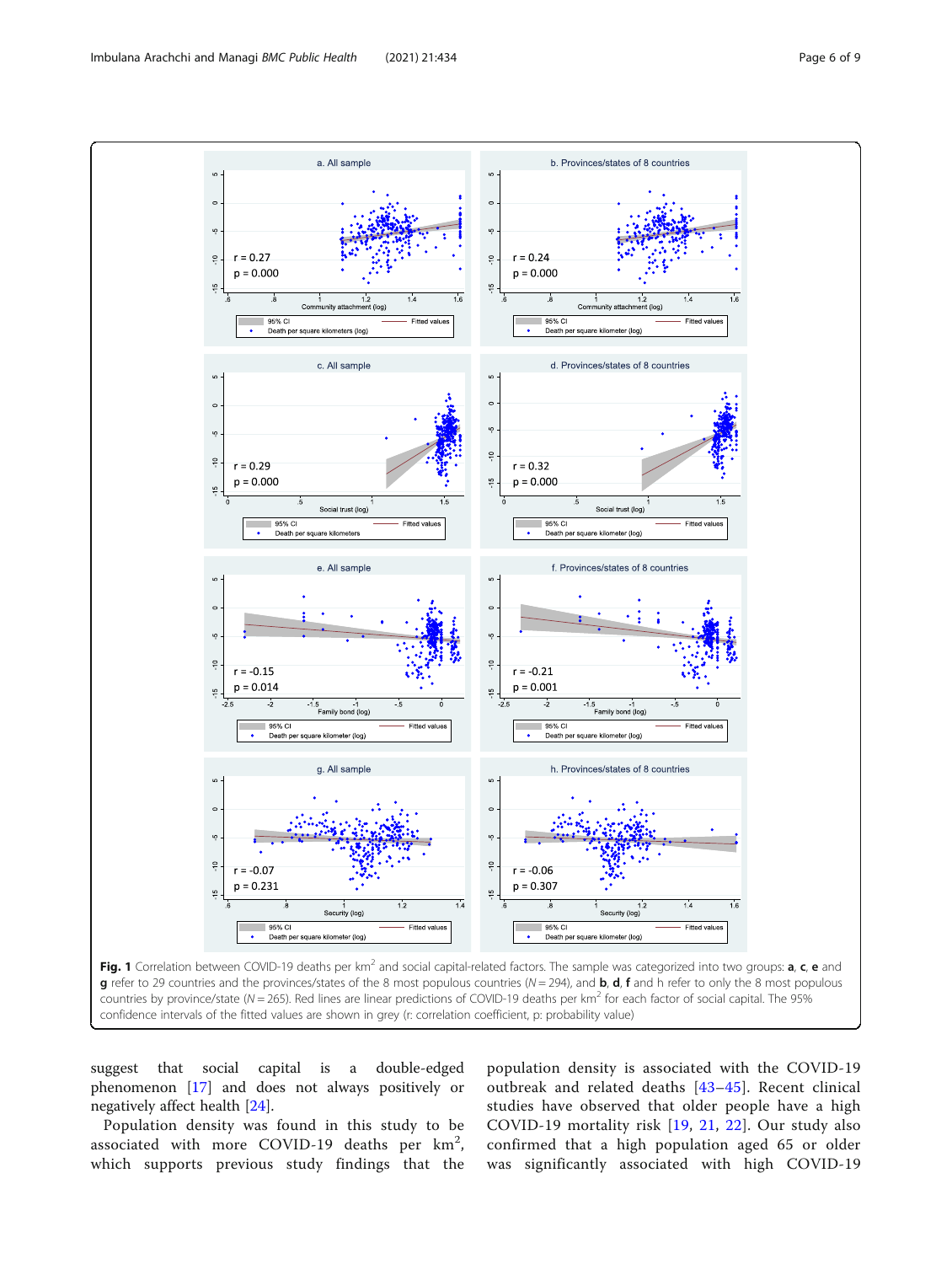|  | Page 7 |  | of 9 |  |
|--|--------|--|------|--|
|--|--------|--|------|--|

| <b>Variables</b>              | 1                                 | $\overline{2}$                    | 3                                 | 4                                 | 5                                 | 6                                 | $\overline{7}$                    | 8                                 |
|-------------------------------|-----------------------------------|-----------------------------------|-----------------------------------|-----------------------------------|-----------------------------------|-----------------------------------|-----------------------------------|-----------------------------------|
| Intercept                     | $-41.974$ <sup>a</sup><br>(6.606) | $-33.473$ <sup>a</sup><br>(6.216) | $-33.473$ <sup>a</sup><br>(3.552) | $-33.473$ <sup>a</sup><br>(6.216) | $-33.473$ <sup>a</sup><br>(6.216) | $-33.473$ <sup>a</sup><br>(6.215) | $-19.645$ <sup>a</sup><br>(5.431) | $-21.416$ <sup>a</sup><br>(4.623) |
| Log (Community<br>attachment) | $3.767$ <sup>a</sup> (1.139)      |                                   | $4.862a$ (1.019) $4.181a$ (1.026) | $4.862a$ (1.019)                  | $4.862$ <sup>a</sup> (1.019)      | $4.862a$ (1.019)                  | $3.581a$ (1.188)                  | $2.273b$ (0.997)                  |
| Log (Social trust)            | 21.007 <sup>a</sup><br>(4.216)    | 15.859 <sup>a</sup> (3.869)       | $15.859$ <sup>a</sup><br>(3.869)  | $15.178$ <sup>a</sup><br>(3.855)  | 15.859 <sup>a</sup> (3.869)       | $15.859$ <sup>a</sup><br>(3.869)  | $8.285b$ (3.351)                  | $10.769$ <sup>a</sup><br>(2.831)  |
| Log (Family bond)             | $-0.858$ <sup>a</sup><br>(0.308)  | $-1.485$ <sup>a</sup><br>(0.326)  | $-1.485$ <sup>a</sup><br>(0.326)  | $-1.485$ <sup>a</sup><br>(0.326)  | $-2.166^a$<br>(0.329)             | $-1.485$ <sup>a</sup><br>(0.326)  | $-0.570^{\circ}$<br>(0.342)       | $-0.345^{\circ}$<br>(0.191)       |
| Log (Security)                | $-2.983$ <sup>a</sup><br>(0.961)  | $-3.384$ <sup>a</sup><br>(0.882)  | $-3.384$ <sup>a</sup><br>(1.035)  | $-3.384$ <sup>a</sup><br>(0.882)  | $-3.384$ <sup>a</sup><br>(0.882)  | $-4.065$ <sup>a</sup><br>(0.882)  | $-3.586^a$<br>(1.096)             | $-5.096$ <sup>a</sup><br>(0.849)  |
| Log (population density)      | $0.623a$ (0.075)                  |                                   |                                   |                                   |                                   |                                   |                                   | 0.357 <sup>a</sup> (0.101)        |
| Log (Aged65 or older)         |                                   | $0.681a$ (0.049)                  |                                   |                                   |                                   |                                   |                                   | 0.612 <sup>a</sup> (0.087)        |
| Log (Aged65CA)                |                                   |                                   | $0.681a$ (0.049)                  |                                   |                                   |                                   |                                   |                                   |
| Log (Aged65ST)                |                                   |                                   |                                   | $0.681a$ (0.049)                  |                                   |                                   |                                   |                                   |
| Log (Aged65FB)                |                                   |                                   |                                   |                                   | $0.681a$ (0.049)                  |                                   |                                   |                                   |
| Log (Aged65S)                 |                                   |                                   |                                   |                                   |                                   | $0.681a$ (0.049)                  |                                   |                                   |
| Bed number per 1000<br>people |                                   |                                   |                                   |                                   |                                   |                                   | $-0.013$<br>(0.752)               | $-0.228$ <sup>a</sup><br>(0.036)  |
| Country lockdown              |                                   |                                   |                                   |                                   |                                   |                                   |                                   |                                   |
| 2 Early lockdowns             |                                   |                                   |                                   |                                   |                                   |                                   | $-3.843$ <sup>a</sup><br>(0.583)  | $-1.241$<br>(0.763)               |
| 3 Late lockdowns              |                                   |                                   |                                   |                                   |                                   |                                   | $1.712a$ (0.331)                  | $0.947$ <sup>a</sup> (0.259)      |
| $R^2$                         | 0.29                              | 0.52                              | 0.52                              | 0.52                              | 0.52                              | 0.52                              | 0.37                              | 0.67                              |
| Adj. $R^2$                    | 0.28                              | 0.51                              | 0.51                              | 0.51                              | 0.51                              | 0.51                              | 0.36                              | 0.66                              |
| N                             | 278                               | 276                               | 276                               | 276                               | 276                               | 276                               | 278                               | 277                               |

<span id="page-6-0"></span>Table 2 Multiple regression results for COVID-19 deaths

Note: The dependent variable was Covid-19 deaths per km<sup>2</sup> (log). Robust standard error in parentheses. <sup>a, b</sup> and <sup>c</sup> denote statistical significance at the 99,95 and 90% level, respectively

deaths. In addition, the interaction terms of social capital-related factors with the population aged 65 or older appeared to be associated with more deaths from COVID-19. The number of hospital beds was negatively and significantly associated with COVID-19 deaths. This finding implies that the hospital bed is a critical input in treating COVID-19-infected patients [[46](#page-8-0)]. In addition, the early lockdown policy was a more effective response reducing COVID-19 deaths than the no lockdown and late lockdown policies [[7,](#page-7-0) [47](#page-8-0)].

# Strengths and limitations

There are some limitations in this study. First, this study included only 37 countries based on our survey data. However, our sample included the countries reporting the highest COVID-19 infections and deaths, including the USA, India, Brazil, Russia, and Spain. Second, we selected only a limited number of factors that potentially determine COVID-19 deaths in a country. To improve the prediction accuracy, other factors may also be included in future studies.

Finally, although COVID-19 data were available at the country level as well as at the province level, there was a lack of public data for other demographic variables in certain countries. Additional weaknesses in this study include the limited sample size. It is important to cover many countries when conducting a global analysis, even though we covered 37 countries with different cultures and demographic characteristics. Furthermore, social capitalrelated factors can change over time, and the use of more years of data can help identify those changes, while our study addresses only the current state of social capital in the considered countries. Even though this study has come limitations and weaknesses, it covers 37 countries with a significant number of observations and different demographic characteristics. Furthermore, while many previous studies have discussed social capital in different dimensions, social capital has not been investigated with regard to COVID-19. Therefore, the results of this study can contribute to future pandemic-related policymaking at the country level.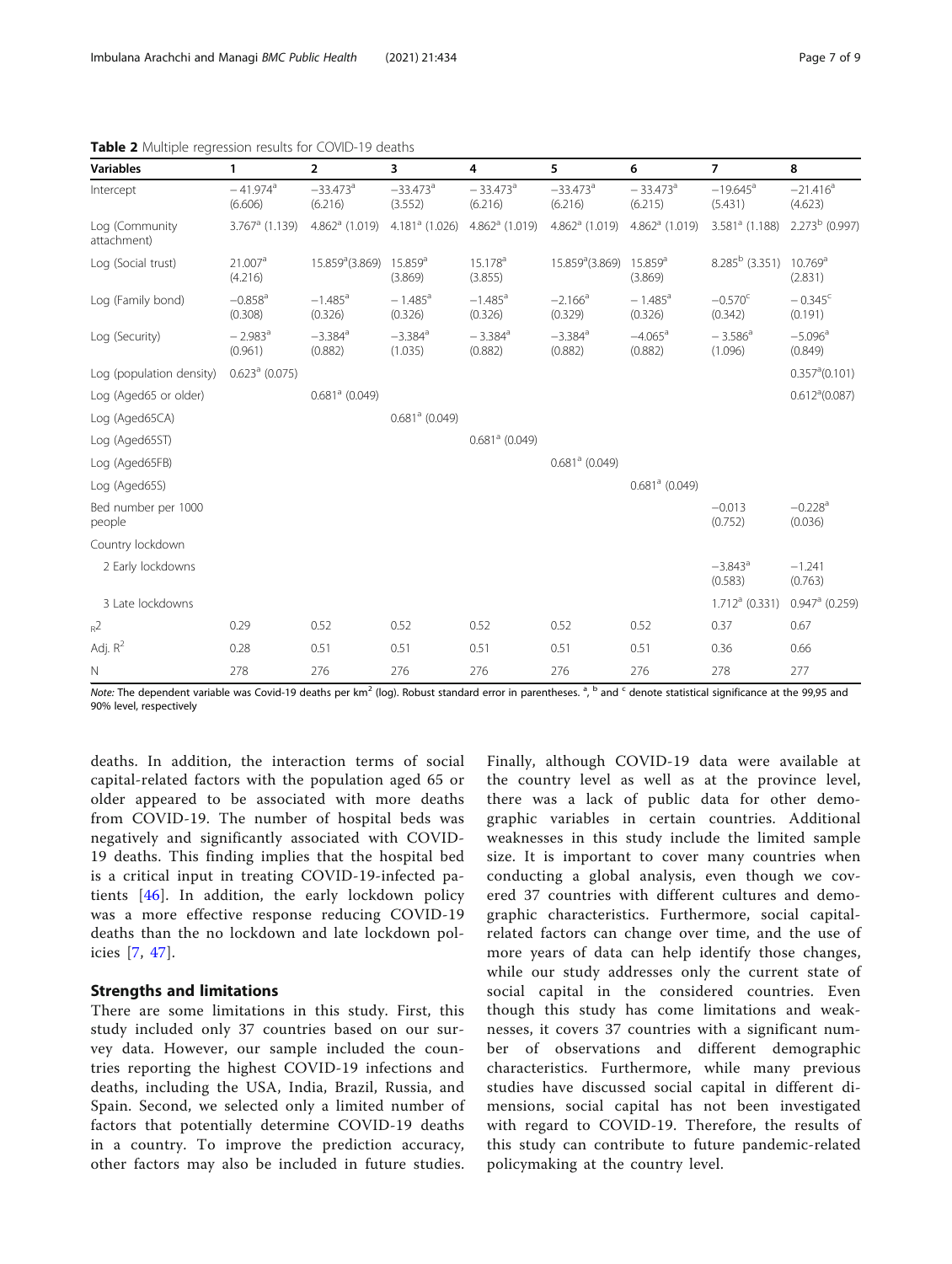# <span id="page-7-0"></span>Conclusion

In response to the rising numbers of COVID-19 cases and deaths, most countries have implemented interventions to control the pandemic until a vaccine is developed. It is important to identify social contextual factors associated with the health impacts of COVID-19 to support public health policy.

In summary, our analysis found that social capitalrelated factors were associated with COVID-19 deaths in two dimensions. Community attachment and social trust were associated with more COVID-19-related deaths, while family bond and security were associated with fewer COVID-19-related deaths. In addition, higher COVID-19 deaths were associated with higher population density, an ageing population, fewer hospital beds, and lower government effectiveness. Social capitalrelated factors show both positive and negative effects on COVID-19 deaths, demonstrating a dynamic role of social capital and indicating that social capital does not always affect health positively or negatively. From this analysis, we conclude that social determinants of health are significantly affected by dynamically evolving threats, such as the current COVID-19 pandemic. People's behaviours should be changed to support countries' response to the COVID-19 threat.

#### Abbreviations

COVID-19: Coronavirus disease 2019; SARS-CoV-2: Severe acute respiratory syndrome coronavirus 2; CSSE: Centre for systems science and engineering; WHO: World health Organization; ECDC: European centre for disease prevention and control; WDIs: World development indicators; SD: Standard deviation; IQR: Interquartile range

#### Supplementary Information

The online version contains supplementary material available at [https://doi.](https://doi.org/10.1186/s12889-021-10475-8) [org/10.1186/s12889-021-10475-8.](https://doi.org/10.1186/s12889-021-10475-8)

| <b>Additional file 1.</b> |  |
|---------------------------|--|
| <b>Additional file 2.</b> |  |
|                           |  |

#### Acknowledgements

Not applicable.

#### Authors' contributions

JIA conducted analysis, wrote manuscript and produced tables and Figs. SM formulated the research idea and supervision. All authors read and approved the final manuscript.

#### Funding

This work is supported by the following Grant in Aid from the Ministry of Education, Culture, Sports,Science and Technology in Japan (MEXT): Grant in Aid (20H00648), Ministry of Environment, Japan (1–2001). Any opinions, findings, and conclusions expressed in these 20 materials are those of the authors and do not necessarily reflect the views of the agencies.

#### Availability of data and materials

This study is used both open access data and survey data. For Covid-19 deaths related data, we used the dataset maintained by the Centre for Systems Science and Engineering (CSSE) at Johns Hopkins University: [https://](https://coronavirus.jhu.edu/map.html) [coronavirus.jhu.edu/map.html](https://coronavirus.jhu.edu/map.html). Data regarding population density, hospital beds numbers, and population age 65 or older, was retrieved from the World Development Indicators: [https://datatopics.worldbank.org/world](https://datatopics.worldbank.org/world-development-indicators/)[development-indicators/.](https://datatopics.worldbank.org/world-development-indicators/) Data on country lockdown was obtained from the website "National responses to the 2019-20 coronavirus pandemic": [https://](https://en.wikipedia.org/wiki/National_responses_to_the_COVID-19_pandemic) [en.wikipedia.org/wiki/National\\_responses\\_to\\_the\\_COVID-19\\_pandemic](https://en.wikipedia.org/wiki/National_responses_to_the_COVID-19_pandemic). Social capital data was collected from a large-scale survey of 100,956 respondents across 37 countries that including web-based and face-to-face surveys covering all regions/provinces/states of 37 countries in 2017. Survey data is available from the corresponding author on reasonable request.

# **Declarations**

#### Ethic approval and consent to participate

The undisclosed review committee for Kyushu University, Japan reviewed and provided ethical approval for this research. All procedures performed in this study were in accordance with the ethical standards. The survey was used both web-based and face-to-face surveys methods. At the beginning of each interview and web-survey, respondents were informed about the purpose of the survey and their right to voluntarily participate. All participants provided informed consent prior to response the questionnaire.

#### Consent for publication

Not applicable.

#### Competing interests

The authors declare that they have no known competing financial interests or personal relationships that could have appeared to influence the work reported in this paper.

## Received: 29 November 2020 Accepted: 10 February 2021 Published online: 03 March 2021

#### References

- 1. Zhu N, Zhang D, Wang W, Li X, Yang B, Song J, et al. A novel coronavirus from patients with pneumonia in China, 2019. N Engl J Med. 2020;382:727– 33.
- 2. Johns Hopkins University & Medicine, Coronavirus Resource Center, Maryland. 2020. [https://coronavirus.jhu.edu/map.html.](https://www.coronavirus.jhu.edu/map.html) Accessed 5 Oct 2020.
- 3. Nicola M, O'Neill N, Sohrabi C, Khan M, Agha M, Agha R. Evidence based management guideline for the COVID-19 pandemic - review article. Int J Surg. 2020;77:206–16.
- 4. Hellewell J, Abbott S, Gimma A, Bosse NI, Jarvis CI, Russell TW, et al. Feasibility of controlling COVID-19 outbreaks by isolation of cases and contacts. Lancet Glob Heal. 2020;8:e488–96.
- 5. Mattioli AV, Ballerini Puviani M, Nasi M, Farinetti A. COVID-19 pandemic: the effects of quarantine on cardiovascular risk. Eur J Clin Nutr. 2020;74:852–5.
- 6. Flaxman S, Mishra S, Gandy A, Unwin HJT, Mellan TA, Coupland H, et al. Estimating the effects of non-pharmaceutical interventions on COVID-19 in Europe. Nature. 2020;584:257–61.
- 7. Pulla P. Covid-19: India imposes lockdown for 21 days and cases rise. BMJ 2020;368 http://dx.doi[:https://doi.org/10.1136/bmj.m1251](https://doi.org/10.1136/bmj.m1251).
- 8. Yoo S, Managi S. Global mortality benefits of COVID-19 action. Technol Forecast Soc Change. 2020; doi.org/[https://doi.org/10.1016/j.techfore.202](https://doi.org/10.1016/j.techfore.2020.120231) [0.120231.](https://doi.org/10.1016/j.techfore.2020.120231)
- 9. Coleman JS. Social Capital in the Creation of human capital. Am J Sociol. 1988;94:S95–120.
- 10. Kawachi I, Kennedy BP, Glass R. Social capital and self-rated health: a contextual analysis. Am J Pub Heal. 1999;8:1187–93.
- 11. Murayama H, Fujiwara Y, Kawachi I. Social capital and health: a review of prospective multilevel studies. J Epidemiol. 2012;22:179–87.
- 12. Harpham T, Grant E, Thomas E. Measuring social capital within health surveys: key issues. Health Policy Plan. 2002;17:106–11.
- 13. Hawe P, Shiell A. Social capital and health promotion: a review. Soc Sci Med. 2000;51:871–85.
- 14. Kabayama M, Watanabe C, Ryuno H, Kamide K. Positive and negative associations of individual social capital factors with health among community-dwelling older people. Geriatr Gerontol Int. 2017;17:2427–34.
- 15. Moore S, Daniel M, Gauvin L, Dubé L. Not all social capital is good capital. Heal Place. 2009;15:1071–7.
- 16. Takakura M. Relations of participation in organized activities to smoking and drinking among Japanese youth: contextual effects of structural social capital in high school. Int J Public Health. 2015;60:679–89.